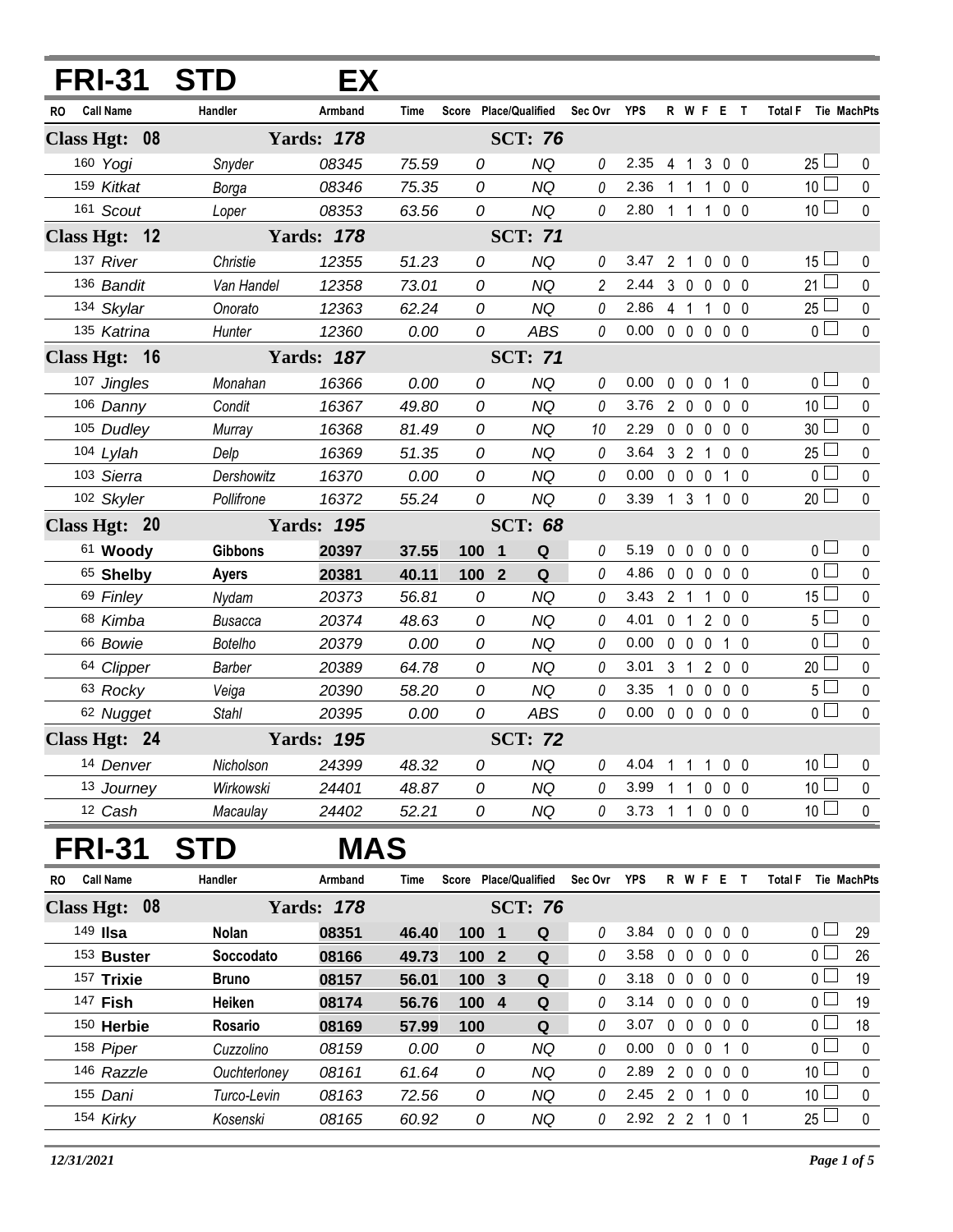|                   | 152 Pop-Tart       | Scheiner           | 08167             | 49.61         | 0                     | ΝQ               | 0        | 3.59         |                | $0\quad 0$                        | $0\quad 0$                   |     | 5 l                   | 0                        |
|-------------------|--------------------|--------------------|-------------------|---------------|-----------------------|------------------|----------|--------------|----------------|-----------------------------------|------------------------------|-----|-----------------------|--------------------------|
|                   | 151 Roxie          | Thompson           | 08168             | 78.14         | 0                     | <b>NQ</b>        | 2        | 2.28         | $0\quad 0$     | $\mathbf 0$                       | 0 <sub>0</sub>               |     | 6 L                   | 0                        |
|                   | 145 Victor         | Cuzzolino          | 08177             | 55.46         | 0                     | NQ               | 0        | 3.21         | 3 0            | $\overline{0}$                    | $0\quad 0$                   |     | 15 l                  | 0                        |
|                   | 148 Elvis          | Loper              | 08347             | 73.08         | 0                     | <b>NQ</b>        | 0        | 2.44         | 1              | 3<br>-1                           | 0 <sub>0</sub>               |     | 10 <sup>2</sup>       | 0                        |
|                   | 156 Maze           | Stephon            | 08162             | 0.00          | 0                     | <b>ABS</b>       | 0        | 0.00         | $0\quad 0$     | $\mathbf 0$                       | 0 <sub>0</sub>               |     | 0 l                   | 0                        |
|                   | 144 Dice           | Von Essen          | 08352             | 0.00          | 0                     | <b>ABS</b>       | 0        | 0.00         |                | $0\quad 0\quad 0\quad$            | $0\quad 0$                   |     | 0 <sub>1</sub>        | $\mathbf 0$              |
|                   | Class Hgt: 12      |                    | <b>Yards: 178</b> |               |                       | <b>SCT: 71</b>   |          |              |                |                                   |                              |     |                       |                          |
|                   | 130 Annabel        | <b>Shriver</b>     | 12187             | 42.75         | 100 1                 | Q                | 0        | 4.16         | $0\quad 0$     | $\mathbf 0$                       | $0\quad 0$                   |     | 0 L                   | 28                       |
|                   | 123 Ditto          | Prekop             | 12203             | 43.12         | $\overline{2}$<br>100 | Q                | 0        | 4.13         | $0\quad 0$     | $\overline{0}$                    | $0\quad 0$                   |     | o l                   | 27                       |
|                   | 122 Dani           | Monahan            | 12204             | 45.00         | 100<br>3              | Q                | 0        | 3.96         | $0\quad 0$     | $\mathbf 0$                       | $0\quad 0$                   |     | 0 l                   | 26                       |
|                   | 126 Jelly Bean     | <b>Kapetanakis</b> | 12193             | 50.85         | $\overline{4}$<br>100 | Q                | 0        | 3.50         | $0\quad 0$     | $\overline{0}$                    | $0\quad 0$                   |     | 0 L                   | 20                       |
|                   | 133 BB             | Visco              | 12180             | 0.00          | 0                     | NQ               | 0        | 0.00         | 0 <sub>0</sub> | 0                                 | 10                           |     | 0 l                   | 0                        |
|                   | 132 Cruise         | Prekop             | 12181             | 0.00          | 0                     | <b>NQ</b>        | 0        | 0.00         | $0\quad 0$     | $\mathbf 0$                       | $1\quad0$                    |     | 0 <sub>0</sub>        | 0                        |
|                   | 131 Zor-el         | Bergmann           | 12186             | 67.57         | 0                     | <b>NQ</b>        | 0        | 2.63         | 0              | $\overline{1}$<br>$\mathbf{1}$    | $0\quad 0$                   |     | 5 l                   | 0                        |
|                   | $129$ Joy          | Stoddard           | 12188             | 0.00          | 0                     | <b>NQ</b>        | $\theta$ | 0.00         | $\mathbf{0}$   | $\mathbf 0$<br>$\mathbf 0$        | $1\quad0$                    |     | 0 L                   | 0                        |
|                   | 128 Lorde          | Berardino          | 12189             | 78.78         | 0                     | NQ               | 7        | 2.26         | 3              | -1<br>1                           | $0\quad 0$                   |     | 41 <sup>1</sup>       | 0                        |
|                   | 127 Bailey         | Nolan              | 12190             | 46.39         | 0                     | <b>NQ</b>        | 0        | 3.84         | 2              | 2<br>$\overline{1}$               | 0 <sub>0</sub>               |     | 15 <sup>1</sup>       | 0                        |
|                   | 125 Clipper        | Sangenito          | 12194             | 66.32         | 0                     | <b>NQ</b>        | 0        | 2.68         | $1\quad0$      | 1                                 | $0\quad 0$                   |     | ا 5                   | 0                        |
|                   | 124 Bruno          | Weiss              | 12196             | 65.61         | 0                     | <b>NQ</b>        | 0        | 2.71         | 1              | 0<br>-1                           | 0 <sub>0</sub>               |     | 10 l                  | 0                        |
|                   | 121 OBX            | Kellar             | 12207             | 0.00          | 0                     | NQ               | 0        | 0.00         | $0\quad 0$     | $\mathbf{0}$                      | 1 0                          |     | 0 <sup>1</sup>        | 0                        |
|                   | 120 Maverick       | Edel               | 12361             | 0.00          | 0                     | <b>NQ</b>        | 0        | 0.00         | $0\quad 0$     | $\mathbf 0$                       | $1\quad 0$                   |     | 0 l                   | $\mathbf 0$              |
|                   | 119 Kindle         | Potosky            | 12362             | 45.52         | 0                     | <b>NQ</b>        | 0        | 3.91         |                | $1\quad1$                         | 2 0 0                        |     | 10 <sup>L</sup>       | 0                        |
| <b>Class Hgt:</b> | $-16$              |                    | <b>Yards: 187</b> |               |                       | <b>SCT: 71</b>   |          |              |                |                                   |                              |     |                       |                          |
|                   |                    |                    |                   |               |                       |                  |          |              |                |                                   |                              |     |                       |                          |
|                   | 100 Lila           | <b>Bunin</b>       | 16213             | 38.16         | 100 1                 | Q                | 0        | 4.90         | $\mathbf{0}$   | $\mathbf 0$<br>$\mathbf 0$        | 0 <sub>0</sub>               |     | 0 l                   | 32                       |
|                   | 94 Rigby           | <b>Suttner</b>     | 16221             | 38.20         | 100<br>$\mathbf{2}$   | Q                | 0        | 4.90         | $0\quad 0$     | 0                                 | 0                            | - 0 | 0 ∟                   | 32                       |
|                   | 81 Allie Oop       | Koziol             | 16244             | 40.34         | 100<br>3              | Q                | 0        | 4.64         | $0\quad 0$     | $\mathbf 0$                       | 0 <sub>0</sub>               |     | 0 L                   | 30                       |
|                   | 95 Joyful          | Lee                | 16220             | 40.69         | 100<br>$\overline{4}$ | Q                | 0        | 4.60         | $0\quad 0$     | $\mathbf{0}$                      | 0 <sub>0</sub>               |     | 0 l                   | 30                       |
|                   | 98 Gremlin         | <b>Bridgwood</b>   | 16217             | 42.13         | 100                   | Q                | 0        | 4.44         | $\mathbf 0$    | $\mathbf 0$<br>$\mathbf{0}$       | 0 <sub>0</sub>               |     | 0 l                   | 28                       |
|                   | 85 Finn            | <b>Bruno</b>       | 16238             | 43.75         | 100                   | $\mathbf Q$      | 0        | 4.27         |                | $0\quad 0\quad 0$                 | $0\quad 0$                   |     | 0                     | 27                       |
|                   | 82 Kip             | <b>Fronheiser</b>  | 16241             | 44.12         | 100                   | $\mathbf Q$      | 0        | 4.24         |                | 00000                             |                              |     | 0 <sub>1</sub>        | 26                       |
|                   | 101 Tucker         | <b>Powell</b>      | 16208             | 46.77         | 100                   | Q                | 0        | 4.00         |                | $0\quad 0\quad 0$                 | $0\quad 0$                   |     | 0 I                   | 24                       |
|                   | 87 Grady           | Puro               | 16234             | 47.29         | 100                   | ${\bf Q}$        | 0        | 3.95         |                | $0\quad 0\quad 0$                 | 0 <sub>0</sub>               |     | ΟL                    | 23                       |
|                   | 83 Quicksilver     | <b>Dershowitz</b>  | 16240             | 71.00         | 100                   | Q                | 0        | 2.63         |                | $0\quad 0\quad 0$                 | $0\quad 0$                   |     | 0 l                   | 0                        |
|                   | 99 Vita            | Schachte           | 16216             | 48.30         | 0                     | <b>NQ</b>        | 0        | 3.87         | 1              | $\mathbf 0$<br>1                  | 0 <sub>0</sub>               |     | 5 l                   | $\mathbf{0}$             |
|                   | 97 Emma            | Martin-Marquez     | 16218             | 68.98         | 0                     | NQ               | 0        | 2.71         |                | 200                               | $0\quad 0$                   |     | 10 <sup>1</sup>       | 0                        |
|                   | 96 Cao Runn        | Bryden             | 16219             | 0.00          | 0                     | <b>NQ</b>        | 0        | 0.00         |                | $0\quad 0\quad 0$                 | 1 0                          |     | $\overline{0}$        | $\mathbf{0}$             |
|                   | 93 Harley          | Roseman            | 16222             | 53.62         | 0                     | NQ               | 0        | 3.49         |                | 2 2 0                             | $0\quad 0$                   |     | 20 <sup>1</sup>       | 0                        |
|                   | 92 Emphi           | Claereboudt        | 16223             | 53.65         | 0                     | <b>NQ</b>        | 0        | 3.49         | $\mathbf{1}$   | $2^{\circ}$<br>$\mathbf{1}$       | $0\quad 0$                   |     | 15 <sup>1</sup>       | 0                        |
|                   | 91 ReCon           | <b>Brown</b>       | 16227             | 52.05         | 0                     | <b>NQ</b>        | 0        | 3.59         | 1.             | $\mathbf{1}$<br>$\mathbf{1}$      | 0 <sub>1</sub>               |     | 15 <sup>1</sup>       | 0                        |
|                   | 89 /ve             | <b>Buchma</b>      | 16230             | 0.00          | 0                     | <b>NQ</b>        | 0        | 0.00         | $0\quad 0$     | $\overline{0}$                    | 1 0                          |     | 0                     | $\mathbf{0}$             |
|                   | 88 Rhys            | Midura             | 16231             | 41.98         | 0                     | NQ               | 0        | 4.45         |                | $\mathbf 1$<br>1                  | $0\quad 0$                   |     | 10 <sup>1</sup>       | 0                        |
|                   | 86 Si              | Visco              | 16237             | 41.35         | 0                     | <b>NQ</b>        | 0        | 4.52         | $0\quad 0$     | 1                                 | $0\quad 0$                   |     | 0 l                   | 0                        |
|                   | 84 Neutrino        | Reichert           | 16239             | 0.00          | 0                     | NQ               | 0        | 0.00         |                | $0\quad 0\quad 0$                 | 1 0                          |     | 0                     | 0                        |
|                   | 80 Loa             | Martin-Marquez     | 16245             | 55.26         | 0                     | <b>NQ</b>        | 0        | 3.38         | $1\quad0$      |                                   | 200                          |     | 5 l                   | $\mathbf{0}$             |
|                   | 79 Joey<br>90 Nell | Condit<br>Lesko    | 16246<br>16228    | 51.18<br>0.00 | 0<br>0                | <b>NQ</b><br>ABS | 0<br>0   | 3.65<br>0.00 | 0 <sub>1</sub> | $\mathbf{1}$<br>$0\quad 0\quad 0$ | $0\quad 0$<br>0 <sub>0</sub> |     | 5 l<br>0 <sub>0</sub> | $\mathbf 0$<br>$\pmb{0}$ |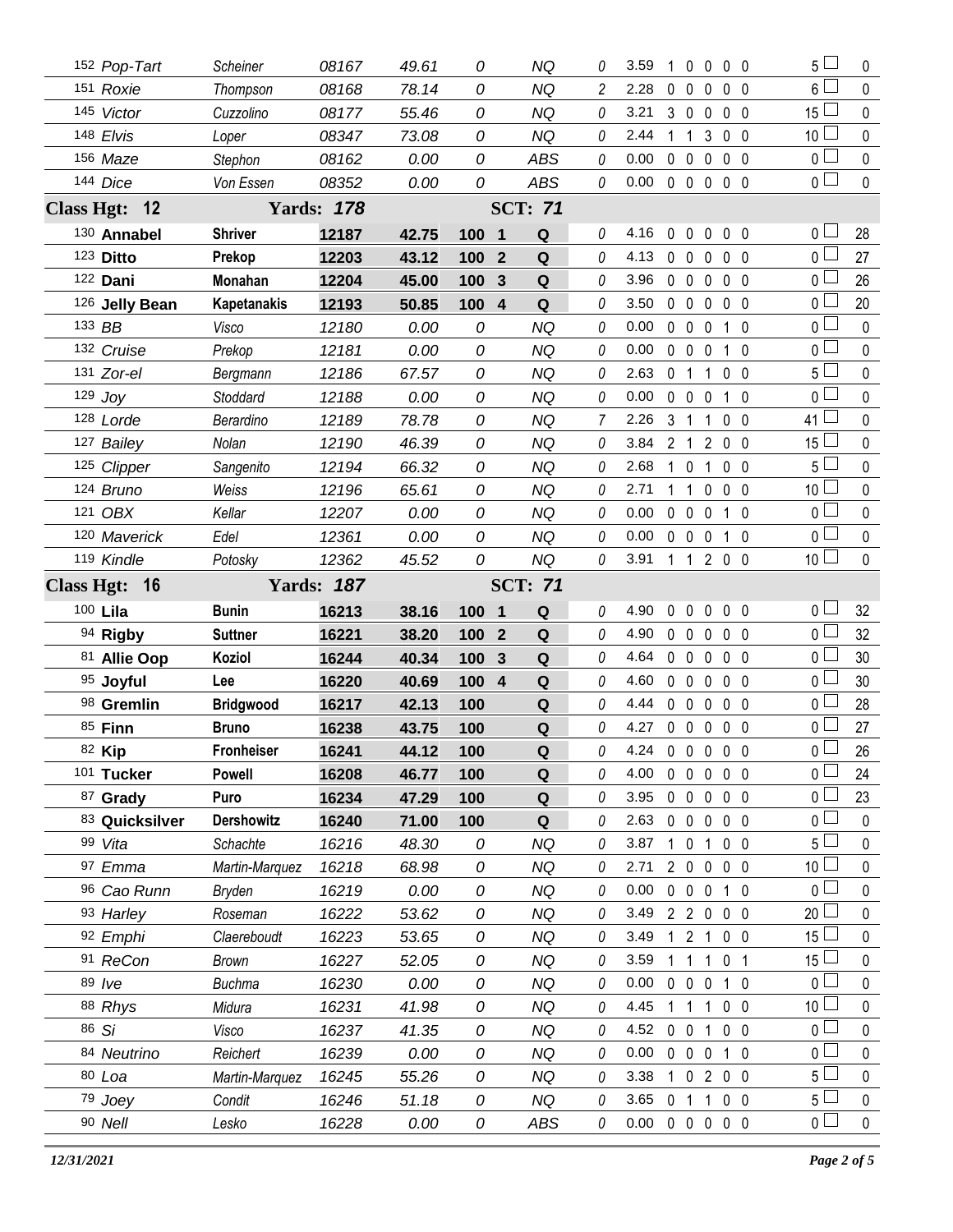| Class Hgt: 20         |                    | <b>Yards: 195</b> |       |                                | <b>SCT: 68</b> |          |                      |                                  |                                        |                 |              |
|-----------------------|--------------------|-------------------|-------|--------------------------------|----------------|----------|----------------------|----------------------------------|----------------------------------------|-----------------|--------------|
| <sup>43</sup> Fray    | Abel               | 20271             | 36.31 | 100 1                          | Q              | 0        | 5.37                 | $0\quad 0$                       | $0\quad 0\quad 0$                      | 0 l             | 31           |
| 51 Karat              | <b>Haynes</b>      | 20260             | 38.57 | $\overline{2}$<br>100          | Q              | 0        | 5.06                 | $0\quad 0\quad 0$                | 0 <sub>0</sub>                         | 0 L             | 29           |
| <sup>46</sup> Blake   | <b>Murdock</b>     | 20266             | 38.94 | 100<br>3                       | Q              | 0        | 5.01                 | $0\quad 0$<br>$\mathbf 0$        | 0 <sub>0</sub>                         | 0 l             | 29           |
| 49 Tag                | Lechner            | 20263             | 39.25 | 100<br>$\overline{\mathbf{4}}$ | Q              | 0        | 4.97                 | $0\quad 0$<br>$\mathbf 0$        | $0\quad 0$                             | o L             | 28           |
| 33 O'Neill            | Keeshen            | 20284             | 40.97 | 100                            | Q              | 0        | 4.76                 | $0\quad 0$<br>$\mathbf 0$        | $0\quad 0$                             | 0 l             | 27           |
| 19 A.V.               | <b>Bridgwood</b>   | 20304             | 42.50 | 100                            | ${\bf Q}$      | 0        | 4.59                 | $0\quad 0$<br>$\mathbf 0$        | 0 <sub>0</sub>                         | ΟL              | 25           |
| 55 Thrill             | Frank              | 20254             | 43.07 | 100                            | Q              | 0        | 4.53                 | $0\quad 0$<br>0                  | 0 <sub>0</sub>                         | 0 l             | 24           |
| 32 Emily              | <b>McGuigan</b>    | 20287             | 43.49 | 100                            | Q              | 0        | 4.48                 | $0\quad 0$<br>$\mathbf 0$        | 0 <sub>0</sub>                         | οl              | 24           |
| 36 TiAmo              | Rocco              | 20278             | 44.50 | 100                            | Q              | 0        | 4.38                 | $0\quad 0$<br>$\mathbf 0$        | $\mathbf 0$<br>- 0                     | 0 l             | 23           |
| 28 Dynamo             | <b>Mount</b>       | 20293             | 44.74 | 100                            | Q              | 0        | 4.36                 | $0\quad 0$<br>$\mathbf 0$        | 0 <sub>0</sub>                         | 0 l             | 23           |
| 37 Gretel             | Leonard            | 20277             | 47.16 | 100                            | Q              | 0        | 4.13                 | 0 <sub>0</sub><br>0              | 0 <sub>0</sub>                         | 0 l             | 20           |
| 34 T Rex              | <b>Masters</b>     | 20281             | 48.16 | 100                            | Q              | $\theta$ | 4.05<br>$\mathbf 0$  | $\overline{0}$<br>$\mathbf 0$    | 0 <sub>0</sub>                         | $0-$            | 19           |
| 48 Champ              | <b>Marden</b>      | 20264             | 49.12 | 100                            | Q              | 0        | 3.97                 | $0\quad 0$<br>$\mathbf 0$        | 0 <sub>0</sub>                         | 0 l             | 18           |
| $60$ Jet              | <b>Turner</b>      | 20285             | 49.99 | 100                            | Q              | 0        | 3.90<br>$\mathbf{0}$ | $\mathbf 0$<br>$\mathbf 0$       | $\mathbf 0$<br>0                       | 0 L             | 18           |
| 41 Jersey             | Cardamone          | 20273             | 51.07 | 100                            | Q              | 0        | 3.82<br>0            | $\overline{0}$<br>$\mathbf{0}$   | 0 <sub>0</sub>                         | 0 l             | 16           |
| 50 Phil               | Salerno            | 20262             | 51.95 | 100                            | $\mathbf Q$    | 0        | 3.75<br>$\mathbf{0}$ | $\mathbf 0$<br>$\mathbf 0$       | 0 <sub>0</sub>                         | 0 l             | 16           |
| 44 Cooper             | <b>Mellon</b>      | 20270             | 53.57 | 100                            | Q              | 0        | 3.64                 | $0\quad 0$<br>$\mathbf 0$        | $\mathbf 0$<br>- 0                     | 0 l             | 14           |
| 22 Kai                | <b>Huot-Singer</b> | 20300             | 55.59 | 100                            | Q              | 0        | 3.51                 | $0\quad 0$<br>$\mathbf 0$        | $\mathbf 0$<br>0                       | o L             | 12           |
| 59 Tequila            | Cierpiszewski      | 20247             | 0.00  | 0                              | <b>NQ</b>      | 0        | 0.00                 | $0\quad 0$<br>0                  | 1 0                                    | ΟL              | 0            |
| 58 Gracie             | Cardamone          | 20248             | 0.00  | 0                              | <b>NQ</b>      | 0        | 0.00<br>$\mathbf 0$  | $\mathbf 0$<br>0                 | $1\quad0$                              | 0 l             | 0            |
| 57 Cowboy             | Rocco              | 20251             | 41.67 | 0                              | <b>NQ</b>      | 0        | 4.68                 | $0\quad 0$<br>1                  | 0<br>-0                                | 0 l             | 0            |
| 54 Artie Ross         | Rose               | 20256             | 38.37 | 0                              | <b>NQ</b>      | 0        | 5.08                 | $0\quad 0$<br>1                  | 0 <sub>0</sub>                         | 0 <sub>0</sub>  | $\mathbf 0$  |
| 53 Dare               | Carson             | 20258             | 68.61 | 0                              | <b>NQ</b>      | 0        | 2.84                 | $2\quad0$<br>1                   | 0 <sub>0</sub>                         | 10 <sup>L</sup> | 0            |
| 52 Halley             | <b>Burnett</b>     | 20259             | 0.00  | 0                              | <b>NQ</b>      | 0        | 0.00<br>$\mathbf 0$  | $\mathbf 0$<br>$\mathbf 0$       | $1\quad0$                              | 0 <sub>0</sub>  | 0            |
| 47 Mazie              | Biroc-Klein        | 20265             | 0.00  | 0                              | <b>NQ</b>      | 0        | 0.00                 | $0\quad 0$<br>$\mathbf 0$        | $\overline{1}$<br>- 0                  | 0 l             | 0            |
| 45 Siri               | Doering            | 20267             | 0.00  | 0                              | <b>NQ</b>      | 0        | 0.00                 | $0\quad 0$<br>$\overline{0}$     | $1\quad0$                              | 0 l             | 0            |
| 42 Scout              | Cierpiszewski      | 20272             | 39.70 | 0                              | NQ             | 0        | 4.91<br>0            | -1<br>1                          | 0<br>- 0                               | ا 5             | 0            |
| 40 Bowie              | Danielsen          | 20274             | 40.64 | 0                              | <b>NQ</b>      | $\Omega$ | 4.80                 | 0 <sub>0</sub><br>$\mathbf{1}$   | 0 <sub>0</sub>                         | 0 l             | $\mathbf 0$  |
| 39 Ruby               | Merkel             | 20275             | 53.61 | 0                              | NQ             | 0        | 3.64                 | 1 0 0                            | $\mathbf 0$<br>$\overline{\mathbf{0}}$ | 5               | 0            |
| 38 Maddy              | Merwin             | 20276             | 53.25 | 0                              | <b>NQ</b>      | 0        | 3.66                 | 0 <sub>1</sub><br>$\overline{1}$ | $0\quad 0$                             | 5 L             | $\mathbf{0}$ |
| 35 Ben                | Kramer             | 20279             | 77.22 | 0                              | <b>NQ</b>      | 9        | 2.53<br>$\mathbf{1}$ | $\overline{0}$<br>1              | 0 <sub>1</sub>                         | 37 <sup>1</sup> | 0            |
| 24 Cinder             | Mellon             | 20283             | 45.72 | 0                              | <b>NQ</b>      | 0        | 4.27                 | $0\quad 0$<br>1                  | 0 <sub>0</sub>                         | 0 l             | 0            |
| 31 Kipper             | Carson             | 20288             | 59.08 | 0                              | NQ             | 0        | 3.30                 | 2 <sub>1</sub>                   | $0\quad 0$                             | 15 <sup>1</sup> | 0            |
| 30 Spice              | Linsky             | 20290             | 72.46 | 0                              | NQ             | 4        | 2.69                 | 020                              | $0\quad 0$                             | 22 <sup>°</sup> | 0            |
| 29 Sligo              | Johnston           | 20291             | 44.94 | 0                              | <b>NQ</b>      | 0        | 4.34<br>$\mathbf{1}$ | $0\quad 0$                       | $0\quad 0$                             | 5 l             | 0            |
| 27 Rugby              | Wisner             | 20294             | 0.00  | 0                              | <b>NQ</b>      | 0        | 0.00                 | $0\quad 0$<br>$\overline{0}$     | 1 0                                    | 0 l             | $\mathbf{0}$ |
| 26 Sir                | Stevenson          | 20295             | 37.61 | 0                              | NQ             | 0        | 5.18                 | $0\quad 0$<br>1                  | $0\quad 0$                             | $\overline{0}$  | 0            |
| 25 Kenzie             | Cierpiszewski      | 20296             | 40.46 | 0                              | <b>NQ</b>      | 0        | 4.82                 | 0<br>1                           | $0\quad 0$                             | 5 <sup>1</sup>  | 0            |
| 23 Nitro              | Chernack           | 20299             | 62.97 | 0                              | NQ             | 0        | 3.10                 | 3 4 2                            | $0\quad 0$                             | 35 <sup>1</sup> | 0            |
| 21 Matrix             | Botelho            | 20301             | 37.15 | 0                              | <b>NQ</b>      | 0        | 5.25                 | $0\quad 0$<br>1                  | 0 <sub>0</sub>                         | 0 l             | 0            |
| <sup>20</sup> Krakken | Borga              | 20302             | 0.00  | 0                              | NQ             | 0        | 0.00                 | $0\quad 0$<br>$\overline{0}$     | $1\quad0$                              | 0 I             | 0            |
| 18 Clooney            | Johnston           | 20375             | 45.73 | 0                              | <b>NQ</b>      | 0        | 4.26                 | 0 <sub>1</sub><br>$\mathbf 0$    | 0 <sub>0</sub>                         | 5 l             | $\mathbf{0}$ |
| <sup>67</sup> Ruger   | <b>Barnes</b>      | 20377             | 59.12 | 0                              | <b>NQ</b>      | 0        | 3.30                 | 4 0<br>1                         | $0\quad 0$                             | 20 <sup>1</sup> | 0            |
| 17 Duncan             | Tendler            | 20380             | 53.09 | 0                              | <b>NQ</b>      | 0        | 3.67                 | 2 <sub>1</sub><br>$\pmb{0}$      | 0 <sub>0</sub>                         | 15 <sup>1</sup> | 0            |
| 15 Jem                | Samuels            | 20394             | 52.46 | 0                              | NQ             | 0        | 3.72                 |                                  | 1 1 0 0 0                              | 10 <sup>2</sup> | $\pmb{0}$    |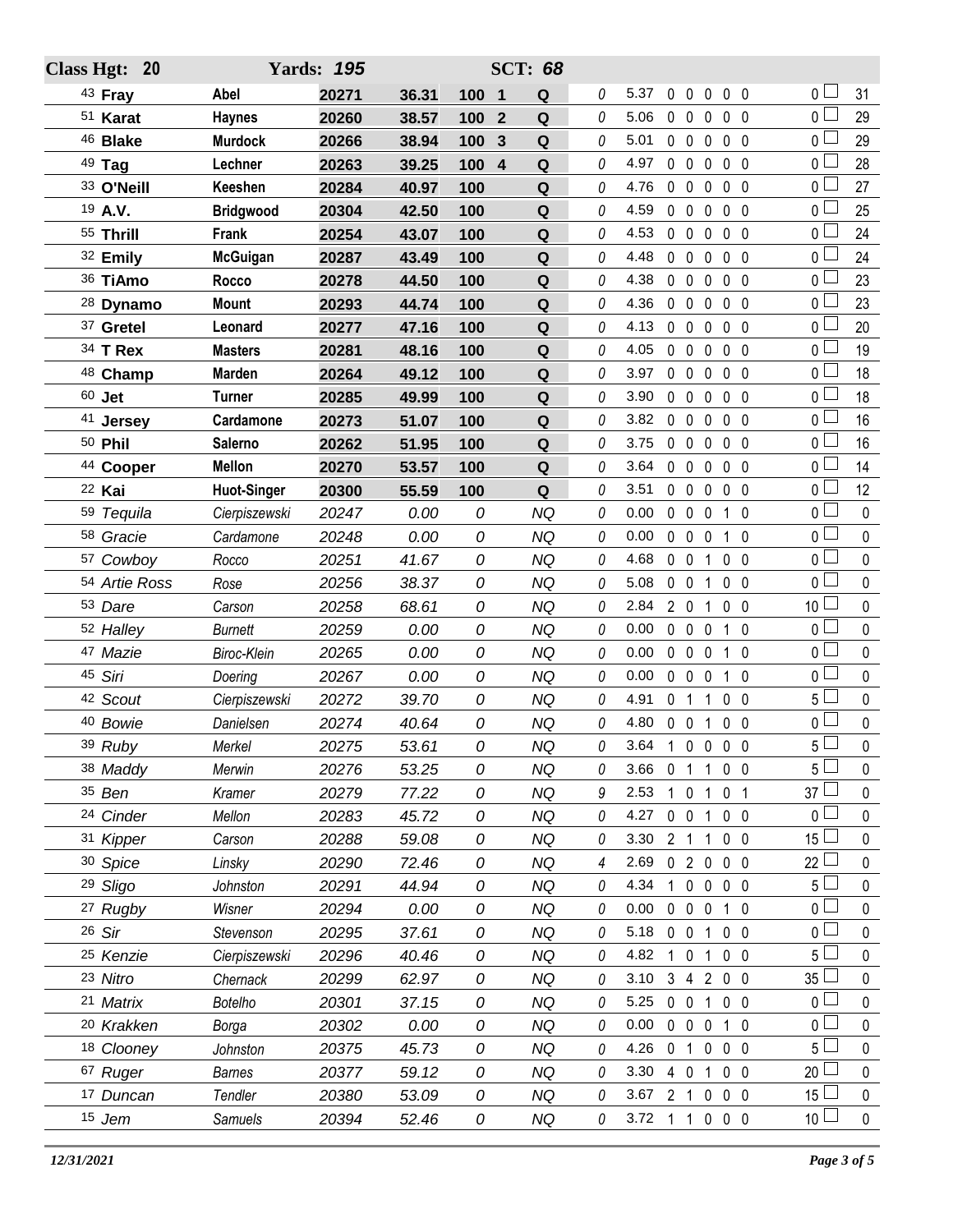| 56 Rusty            | Flannelly              | 20252             | 0.00  | 0   | ABS                 | 0  | 0.00 | $\Omega$ | $\Box$       | $\Omega$     | $0\quad 0$     | 0 <sub>L</sub> | 0            |
|---------------------|------------------------|-------------------|-------|-----|---------------------|----|------|----------|--------------|--------------|----------------|----------------|--------------|
| 16 Regan            | Jahn                   | 20384             | 0.00  | 0   | <b>ABS</b>          | 0  | 0.00 | 0        | $\mathbf{0}$ | $\mathbf 0$  | $0\quad 0$     | 0 <sub>0</sub> | $\mathbf{0}$ |
| Class Hgt: 24       |                        | <b>Yards: 195</b> |       |     | <b>SCT: 72</b>      |    |      |          |              |              |                |                |              |
| <sup>4</sup> Boone  | Coderre                | 24315             | 44.81 | 100 | Q<br>1              | 0  | 4.35 | $\Omega$ | <sup>0</sup> | $\mathsf{O}$ | $0\quad 0$     | $\Omega$       | 27           |
| <sup>5</sup> Charm  | Hanna                  | 24313             | 51.21 | 100 | Q<br>$\overline{2}$ | 0  | 3.81 | $\Omega$ | $\Omega$     | $\Omega$     | $0\quad 0$     | 0 L            | 20           |
| <sup>9</sup> Declan | Solakian               | 24307             | 51.03 | 0   | ΝQ                  | 0  | 3.82 | 0        | $\Omega$     | 2            | $0\quad 0$     | 0 <sub>0</sub> | $\Omega$     |
| 8 Trudy             | Carberry               | 24308             | 0.00  | 0   | ΝQ                  | 0  | 0.00 | $\Omega$ | $\Omega$     | <sup>0</sup> | 1 <sub>0</sub> | 0 L            | $\Omega$     |
| 11 Rhyze            | Turner                 | 24314             | 0.00  | 0   | ΝQ                  | 0  | 0.00 | $\Omega$ | $\Omega$     | $\Omega$     | 1 0            | $0-$           | $\Omega$     |
| <sup>3</sup> Kairos | Borga                  | 24316             | 46.01 | 0   | ΝQ                  | 0  | 4.24 |          | $\Omega$     |              | $0\quad 0$     | 5 <sup>L</sup> | $\Omega$     |
| <sup>2</sup> Joseph | Koziatek               | 24317             | 45.82 | 0   | ΝQ                  | 0  | 4.26 | $\Omega$ | $\cup$       |              | 0 <sub>0</sub> | 0 L            | $\Omega$     |
| <sup>1</sup> Tsavo  | Odgers                 | 24318             | 84.94 | 0   | ΝQ                  | 12 | 2.30 | 3        | $\Omega$     | 2            | 0 0            | $51 -$         | $\Omega$     |
| 10 Hunter           | Pactwa                 | 24305             | 0.00  | 0   | ABS                 | 0  | 0.00 | $\Omega$ | $\mathsf{O}$ | $\Omega$     | $0\quad 0$     | 0 <sup>1</sup> | $\Omega$     |
| 7 Slider            | Uminsky                | 24311             | 0.00  | 0   | ABS                 | 0  | 0.00 | $\Omega$ | $\cup$       | $\Omega$     | 0 <sub>0</sub> | 0 <sup>L</sup> | $\Omega$     |
|                     | 6 InkaBlu<br>Rutkowski | 24312             | 0.00  | 0   | <b>ABS</b>          | 0  | 0.00 | 0        | $\Omega$     | $\bf{0}$     | 0 <sub>0</sub> | 0 <sub>0</sub> | $\Omega$     |

## **FRI-31 STD EX P**

| <b>Call Name</b><br>RO. | Handler<br>Armband | Time  | Score            | <b>Place/Qualified</b> | Sec Ovr  | <b>YPS</b> | R.       | W F      |          | Е                 | <b>Total F</b> |                       | <b>Tie MachPts</b> |
|-------------------------|--------------------|-------|------------------|------------------------|----------|------------|----------|----------|----------|-------------------|----------------|-----------------------|--------------------|
| Class Hgt: 04           | <b>Yards: 178</b>  |       | <b>SCT: 81</b>   |                        |          |            |          |          |          |                   |                |                       |                    |
| 177 Teddy               | 04323<br>Bauman    | 72.81 | 0                | ΝQ                     | 0        | 2.44       |          | 0        | $\Omega$ | $0\quad 0$        |                | 5 <sub>1</sub>        | $\Omega$           |
| Class Hgt: 08           | <b>Yards: 178</b>  |       |                  | <b>SCT: 76</b>         |          |            |          |          |          |                   |                |                       |                    |
| 172 Beathan             | Nishitani<br>08327 | 0.00  | 0                | ABS                    | 0        | 0.00       | $\Omega$ | $\Omega$ | $\Omega$ | $0\quad 0$        |                | 0 <sub>1</sub>        |                    |
| Class Hgt: 16           | <b>Yards: 195</b>  |       |                  | <b>SCT: 73</b>         |          |            |          |          |          |                   |                |                       |                    |
| 118 Walker              | Williams<br>16335  | 63.42 | 0                | NQ.                    | $\theta$ | 3.07       |          | $\Omega$ |          | 100               |                | 5 <sub>1</sub>        | $\Omega$           |
| Class Hgt: 20           | <b>Yards: 195</b>  |       |                  | <b>SCT: 77</b>         |          |            |          |          |          |                   |                |                       |                    |
| 76 Gunner               | Lyons<br>20340     | 52.11 | 100 <sub>1</sub> | Q                      | $\Omega$ | 3.74       | $\Omega$ | $\Omega$ |          | $0\quad 0\quad 0$ |                | $\overline{0}$ $\Box$ | $\Omega$           |
| 77 Shannon              | 20338<br>Danek     | 85.01 | 0                | NQ                     | 8        | 2.29       | 2        |          | $\Omega$ | 0 <sub>0</sub>    |                | 39                    | $\Omega$           |
| <sup>78</sup> Tessa     | 20342<br>Bruder    | 69.92 | 0                | NQ                     | 0        | 2.79       | 4        | 2        | 2        | 00                |                | 30 <sup>°</sup>       | $\Omega$           |

## **FRI-31 STD MAS P**

| <b>Call Name</b><br><b>RO</b> | <b>Handler</b>  | Armband           | Time  | Score                          | <b>Place/Qualified</b> | Sec Ovr  | <b>YPS</b> | R              | W F          |                | Е              |          | <b>Total F</b><br>Tie MachPts |
|-------------------------------|-----------------|-------------------|-------|--------------------------------|------------------------|----------|------------|----------------|--------------|----------------|----------------|----------|-------------------------------|
| Class Hgt: 04                 |                 | <b>Yards: 178</b> |       |                                | <b>SCT: 81</b>         |          |            |                |              |                |                |          |                               |
| 173 Kendall                   | <b>Scheiner</b> | 04097             | 58.38 | 100<br>$\blacksquare$          | Q                      | 0        | 3.05       | $\Omega$       | $\mathbf{0}$ | $\mathbf{0}$   | $0\quad 0$     |          | 22<br>0 <sub>0</sub>          |
| 178 Jasmine                   | <b>Scheiner</b> | 04092             | 81.90 | 0                              | ΝQ                     | 0        | 2.17       |                | $\Omega$     | $\mathbf{0}$   | $\Omega$       |          | 10 <sup>°</sup><br>$\Omega$   |
| 174 Winky                     | Ouchterloney    | 04096             | 52.53 | 0                              | ΝQ                     | 0        | 3.39       | 3              | 3            | 3              | 0 <sub>0</sub> |          | 30 <sup>°</sup><br>$\Omega$   |
| 176 Livvie                    | Stephon         | 04094             | 0.00  | 0                              | ABS                    | 0        | 0.00       | $\Omega$       | $\theta$     | $\mathbf{0}$   | $0\quad 0$     |          | 0 L<br>0                      |
| 175 Robin                     | Gagliardi       | 04095             | 0.00  | 0                              | ABS                    | 0        | 0.00       | $\mathbf{0}$   | $\Omega$     | $\Omega$       | $0\quad 0$     |          | 0 <sub>1</sub><br>$\Omega$    |
| Class Hgt: 08                 |                 | <b>Yards: 178</b> |       |                                | <b>SCT: 76</b>         |          |            |                |              |                |                |          |                               |
| 168 Boots                     | <b>Potts</b>    | 08108             | 41.81 | 100<br>$\overline{\mathbf{1}}$ | Q                      | $\theta$ | 4.26       | $\Omega$       | $\mathsf{O}$ | $\Omega$       | 0 0            |          | 0 <sup>1</sup><br>34          |
| 169 Valkyrie                  | Heiken          | 08105             | 55.25 | 100 2                          | Q                      | 0        | 3.22       | $\cup$         | $\Omega$     | $\Omega$       | 0 O            |          | 20<br>n l                     |
| 170 Nicky                     | Onorato         | 08102             | 0.00  | 0                              | ΝQ                     | $\theta$ | 0.00       | $\Omega$       | $\Omega$     | $\Omega$       |                | - 0      | 0 <sup>1</sup><br>$\mathbf 0$ |
| 167 Madyson                   | Rissmiller      | 08109             | 64.13 | 0                              | ΝQ                     | 0        | 2.78       | $\mathfrak{D}$ |              | $\Omega$       | 0 0            |          | 15<br>0                       |
| 166 Haley                     | Barnes          | 08111             | 54.71 | 0                              | ΝQ                     | 0        | 3.25       |                |              |                | $\Omega$       | $\Omega$ | 10 <sup>°</sup><br>0          |
| 165 Cricket                   | Turco-Levin     | 08114             | 66.59 | 0                              | ΝQ                     | 0        | 2.67       |                | 0            | $\overline{0}$ | 0 0            |          | 0<br>$5^{\perp}$              |
| 164 Cara                      | Holman          | 08326             | 64.92 | 0                              | NQ                     | 0        | 2.74       | $\Omega$       | $\Omega$     | $\mathbf{0}$   | - 0            |          | $5^{\perp}$<br>0              |
| 162 Junior                    | Kowal           | 08329             | 80.51 | 0                              | ΝQ                     | 4        | 2.21       | 0              | $\Omega$     | $\mathbf{0}$   | $0\quad 0$     |          | 12 <sup>2</sup><br>0          |